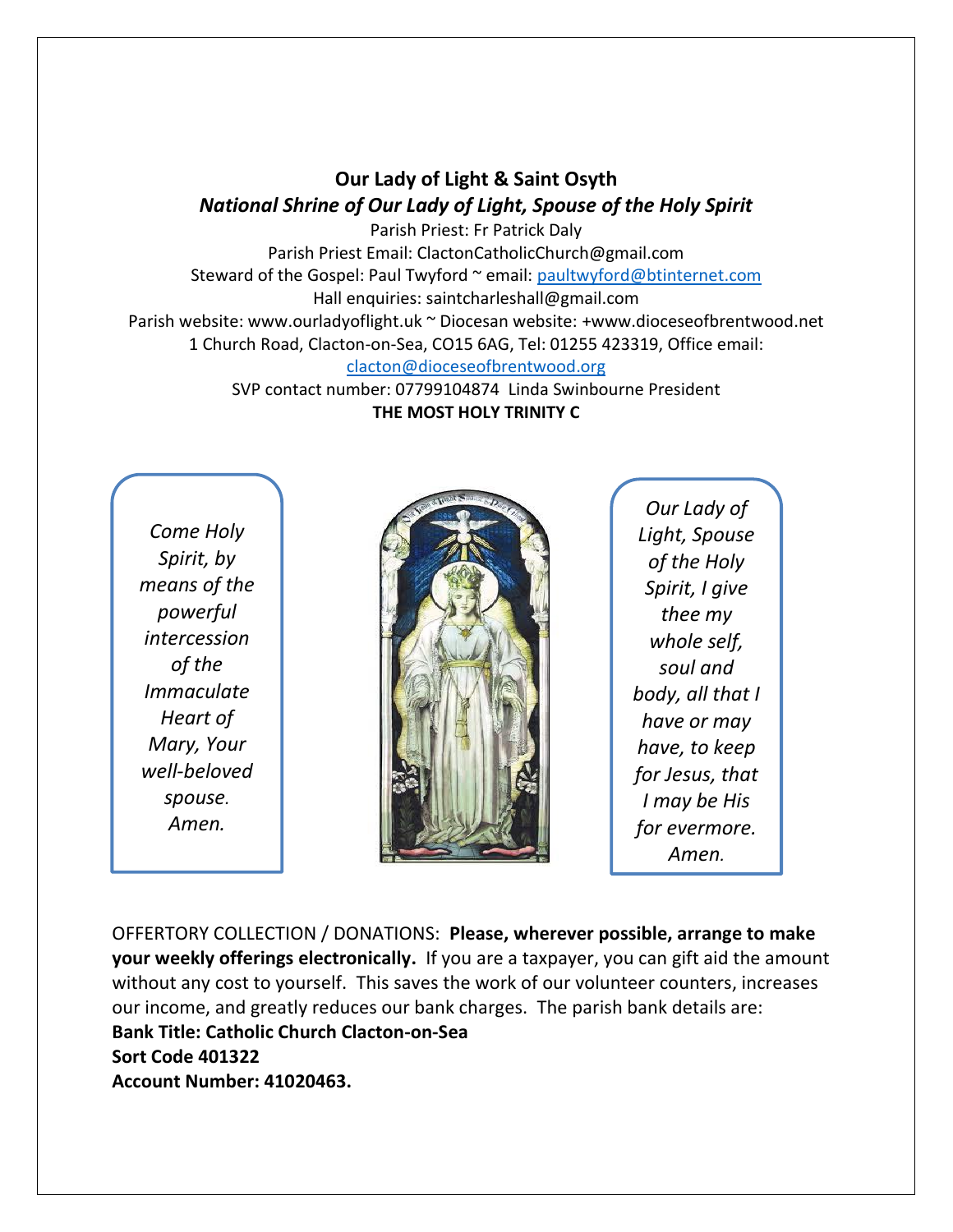Members of the gift-aid scheme should quote their name and gift aid number in the Reference.

Funds received last week:

Electronic Offerings £1281.24 of which £917.00 was gift aided.

Collection Offerings £599.70 of which £144.00 was gift aided.

Thank you for your generosity, for Gift Aiding your offerings, and for your support of the Parish. Fr Patrick.

## JOHN 16:12-15

Today we celebrate the Solemnity of the Holy Trinity – we celebrate the "Feast of God": God the Father, God the Son, and God the Holy Spirit. In the Gospel from John, Jesus tells us that the Spirit of truth will lead us to the complete truth, and that the Father, the Son, and the Spirit are one.

In our Baptism, we were made temples of the Holy Spirit, adopted Sons and Daughters of God the Father, and members of the mystical Body of Jesus Christ: His Church. We enter the very life of the Blessed Trinity here and now in our earthly life.

In the Mass we petition God the Father to send God the Holy Spirit upon the altar that the bread and wine may become God the Son: The Body and Blood of Our Lord Jesus Christ.

The three divine persons exist in a relationship of total love within the one Being of God. God is perfect love by His very nature and is the source of all the love we will experience in this life or the next. We are all invited into the intimate communion with the Father, Son, and Holy Spirit. We experience that participation in this life.

This life is a pilgrimage towards closer union with God the Father, God the Son, and God the Holy Spirit. Please God in the next life we will experience perfect communion and participation in the life of the Blessed Trinity. A state that we call heaven.

YOUR SINS ARE FORGIVEN: Study Day on Saturday 18<sup>th</sup> June from 11.00 am led by Fr Gerald Bradley exploring the sacrament of pardon and peace. To follow this free live stream event, go to [www.whatgoodnews.org.](http://www.whatgoodnews.org/)

BRENTWOOD YOUTH SERVICE 2022 EVENTS: Please see [www.bcys.net/events](http://www.bcys.net/events) for information.

COFFEE CLUBS: Coffee and teas are available in the parish hall after the 8.30 am and 10.30 am Sunday Masses – all welcome.

SICK CLERGY FUND: There is a second collection at all Masses for the sick clergy of the Diocese. Please give generously.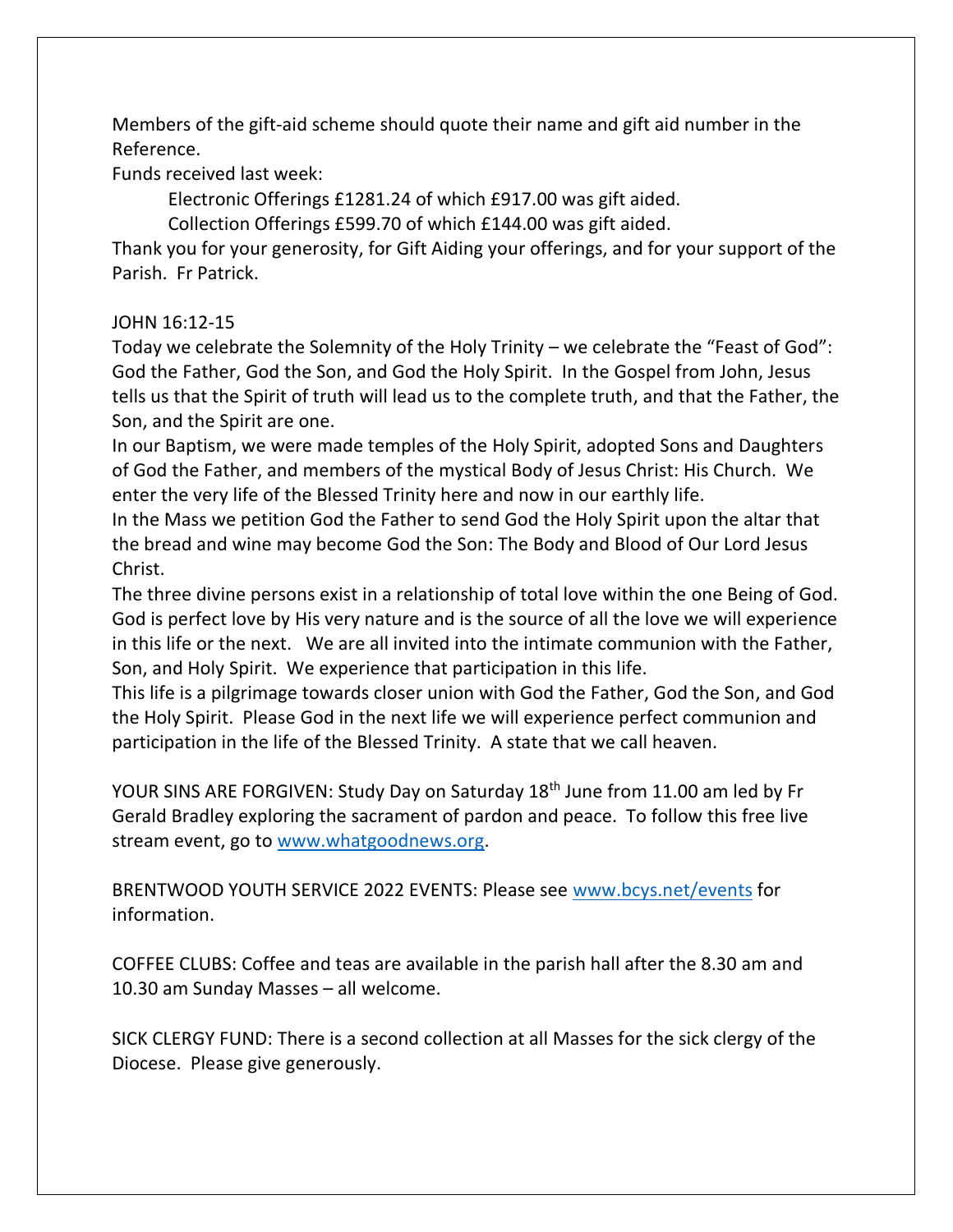SVP CONFERENCE: The next meeting takes place on Thursday 23<sup>rd</sup> June at 7.00 pm in the presbytery. New members are always welcome.

| Saturday 11 <sup>th</sup> June 2022. | 9.30 am.             | MASS: Edward Snowden &            |
|--------------------------------------|----------------------|-----------------------------------|
| Memorial of St Barnabas, Ap.         |                      | Family Intentions.                |
| Saturday 11 <sup>th</sup> June 2022. | 11.00 am to 12.00 pm | <b>SACRAMENT OF</b>               |
|                                      |                      | <b>RECONCILIATION:</b>            |
|                                      |                      | Confessions will be heard in      |
|                                      |                      | the Sacristy.                     |
| Saturday 11 <sup>th</sup> June 2022. | 11.00 am to 1.00 pm. | Church is open for private        |
|                                      |                      | prayer with Exposition of the     |
|                                      |                      | <b>Blessed Sacrament.</b>         |
| Saturday 11 <sup>th</sup> June 2022. | 11.00 am.            | <b>DIVINE MERCY CHAPLET</b>       |
|                                      |                      |                                   |
| Saturday 11 <sup>th</sup> June 2022. | 12.00 pm.            | THE HOLY ROSARY                   |
|                                      |                      |                                   |
| Saturday 11 <sup>th</sup> June 2022. | 6.00 pm.             | <b>MASS: Kevin Walsh RIP</b>      |
| Vigil of the Solemnity of The        |                      | Breda & Pat Cunningham.           |
| Most Holy Trinity (C).               |                      |                                   |
| Sunday 12 <sup>th</sup> June 2022.   | 8.30 am.             | <b>MASS: Elizabeth Whelan RIP</b> |
| Solemnity of The Most Holy           |                      | Thomas Whelan.                    |
| Trinity (C).                         |                      |                                   |
| Sunday 12 <sup>th</sup> June 2022.   | 10.30 am.            | <b>MASS: Patricia Newman RIP</b>  |
|                                      |                      | Tara & Terence.                   |
|                                      |                      |                                   |
| Sunday 12 <sup>th</sup> June 2022.   | 2.00 pm.             | <b>BAPTISM: Maximilian Dwan.</b>  |
|                                      |                      |                                   |
| Monday 13 <sup>th</sup> June 2022.   | 9.00 am.             | MASS: Tim O'Donovan RIP           |
| <b>Memorial of St Anthony of</b>     |                      |                                   |
| Padua, Pr, D.                        |                      |                                   |
| Tuesday 14 <sup>th</sup> June 2022.  | 9.00 am.             | <b>MASS: Samuel O Bababola</b>    |
|                                      |                      | RIP. Ruphine Babalola.            |
|                                      |                      |                                   |
| Friday 17 <sup>th</sup> June 2022.   | 9.00 am.             | MASS: John Francis Regan          |
|                                      |                      | RIP Maureen Bird.                 |
| Saturday 18 <sup>th</sup> June 2022. | 9.30 am.             | <b>MASS: Marion Foot RIP</b>      |
|                                      |                      | Brian Madge & Family.             |
|                                      |                      |                                   |

## **THIS WEEK'S SERVICES.**